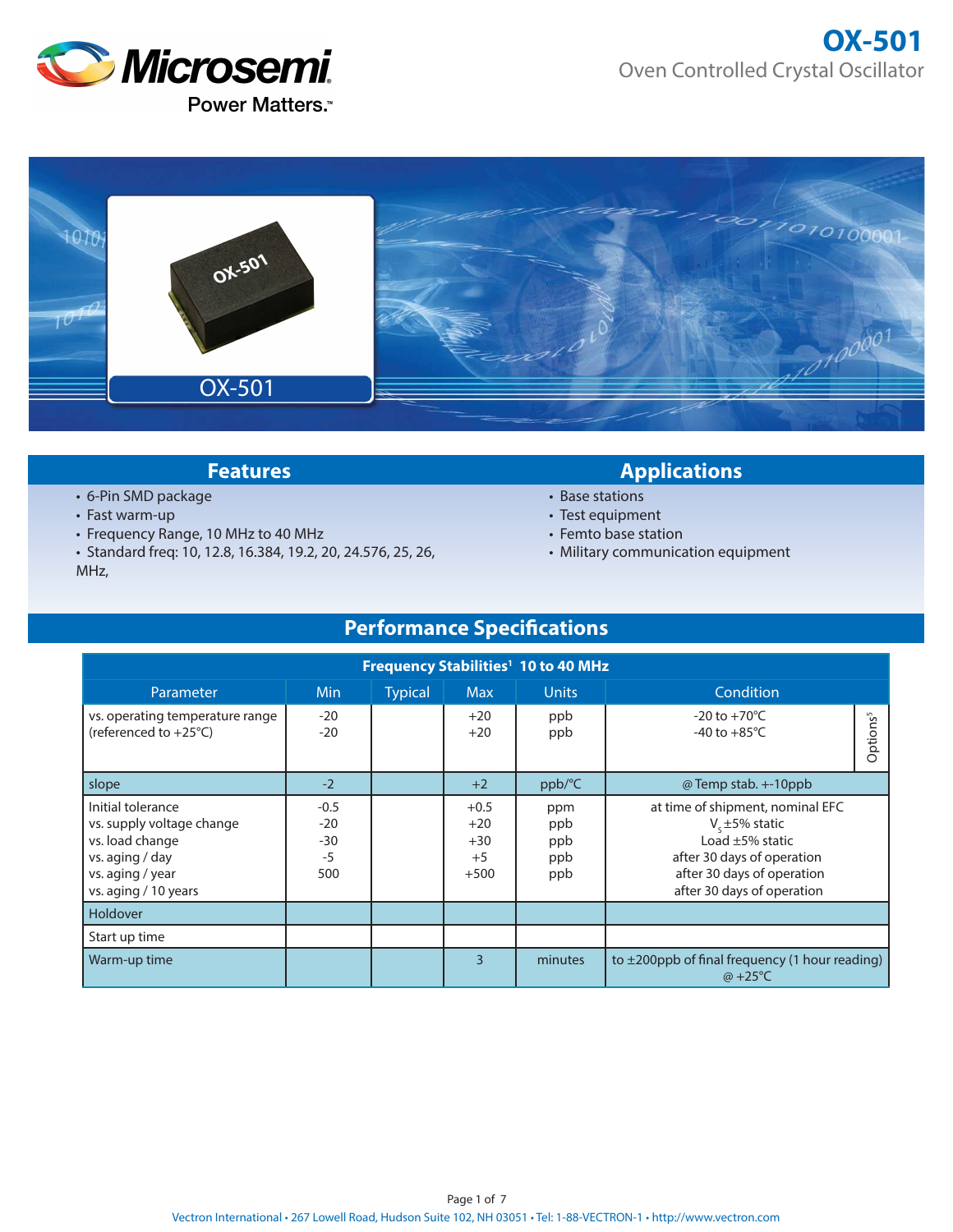| <b>Performance Specifications</b> |  |
|-----------------------------------|--|
|                                   |  |

| <b>Supply Voltage (Vs)</b>       |                              |                                               |                                              |                                                |                                            |                          |
|----------------------------------|------------------------------|-----------------------------------------------|----------------------------------------------|------------------------------------------------|--------------------------------------------|--------------------------|
| Parameter                        | Min                          | <b>Typical</b>                                | <b>Max</b>                                   | <b>Units</b>                                   | Condition                                  |                          |
| Supply voltage (standard)        | 3.135                        | 3.3                                           | 3.465                                        | <b>VDC</b>                                     |                                            |                          |
|                                  |                              | 1.4                                           | 2.0                                          | Watts                                          | during warm-up                             |                          |
| Power consumption                |                              | 0.5                                           | 0.66                                         | Watts                                          | steady state @ +25°C                       |                          |
|                                  |                              |                                               | <b>RF Output</b>                             |                                                |                                            |                          |
| Signal [standard]                |                              |                                               | <b>HCMOS</b>                                 |                                                |                                            |                          |
| Load                             |                              | 15                                            |                                              | pF                                             |                                            |                          |
| Signal Level (Vol)               |                              |                                               | 0.4                                          | <b>VDC</b>                                     | with Vs=3.3V and 15pF Load                 |                          |
| Signal Level (Voh)               | 2.4                          |                                               |                                              | <b>VDC</b>                                     | with Vs=3.3V and 15pF Load                 |                          |
| Duty Cycle                       | 45                           |                                               | 55                                           | $\frac{0}{0}$                                  | @ (Voh-Vol)/2                              |                          |
|                                  |                              |                                               | <b>Frequency Tuning (EFC)</b>                |                                                |                                            |                          |
| <b>Tuning Range</b>              |                              |                                               | Fixed OCXO; No adjust                        |                                                |                                            |                          |
| <b>Tuning Range</b>              | ±5                           |                                               | ±12                                          |                                                |                                            | Opti-<br>on <sup>5</sup> |
| Linearity                        | 10%                          |                                               |                                              |                                                |                                            |                          |
| <b>Tuning Slope</b>              | Positive                     |                                               |                                              |                                                |                                            |                          |
| Control Voltage Range            | 0.0                          | 1.4                                           | 2.8                                          | <b>VDC</b>                                     | with Vs=3.3V                               |                          |
|                                  | <b>Additional Parameters</b> |                                               |                                              |                                                |                                            |                          |
| Phase Noise <sup>3</sup>         |                              | $-60$<br>$-100$<br>$-128$<br>$-140$<br>$-148$ | $-45$<br>$-95$<br>$-120$<br>$-135$<br>$-145$ | dBc/Hz<br>dBc/Hz<br>dBc/Hz<br>dBc/Hz<br>dBc/Hz | 1 Hz<br>10 Hz<br>100 Hz<br>1 kHz<br>10 kHz | @ 20MHz                  |
| Weight                           |                              |                                               | 8.0                                          | $\mathbf{g}$                                   |                                            |                          |
| Processing & Packing             |                              |                                               | Handling & Processing Note                   |                                                |                                            |                          |
| <b>Absolute Maximum Ratings</b>  |                              |                                               |                                              |                                                |                                            |                          |
| Supply voltage (Vs)              |                              |                                               | 4.0                                          | V                                              | with Vs=3.3 VDC                            |                          |
| <b>Output Load</b>               |                              |                                               | 50                                           | pF                                             |                                            |                          |
| Operable Temperature Range       | $-40$                        |                                               | $+85$                                        | $^{\circ}$ C                                   |                                            |                          |
| <b>Storage Temperature Range</b> | $-40$                        |                                               | $+85$                                        | $\mathrm{C}$                                   |                                            |                          |

# **Outline Drawing / Enclosure**

Dimensions in mm





G 287

Padvorschlag<br>land pattern<br>recommendation

| <b>OX-501</b> |                |  |  |  |
|---------------|----------------|--|--|--|
| Height "H"    | cover material |  |  |  |
|               | plastic        |  |  |  |

| <b>Pin Connections</b> |                                     |  |  |  |
|------------------------|-------------------------------------|--|--|--|
|                        | I.C (Do not connect) / EFC (option) |  |  |  |
|                        | N.C                                 |  |  |  |
|                        | Ground (Case)                       |  |  |  |
|                        | <b>RF Output</b>                    |  |  |  |
|                        | N.C / Enable (option)               |  |  |  |
|                        | <b>Supply Voltage Input</b>         |  |  |  |

| <b>Enable true table</b> |               |  |  |  |
|--------------------------|---------------|--|--|--|
| pin 5                    | pin 4         |  |  |  |
| high                     | data          |  |  |  |
| open                     | data          |  |  |  |
| low                      | high tristate |  |  |  |

Vectron International • 267 Lowell Road, Hudson Suite 102, NH 03051 • Tel: 1-88-VECTRON-1 • http://www.vectron.com Page 2 of 7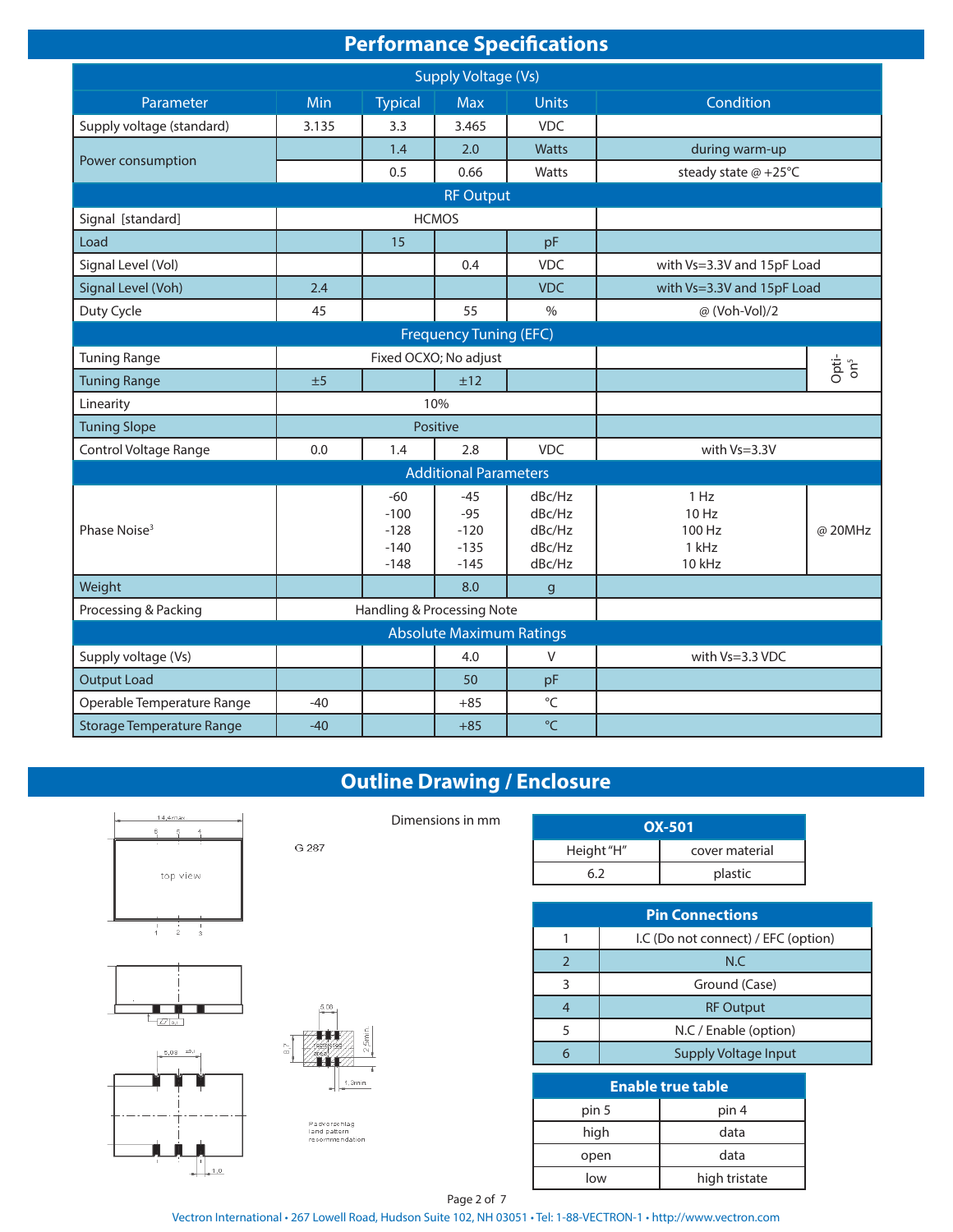# **Standard Shipping Method (OX-501)**



| All gimensions in millimeters unless otherwise stated |  |  |
|-------------------------------------------------------|--|--|
|                                                       |  |  |
|                                                       |  |  |

| <b>Enclosure Type</b>     | Tape Width W (mm) | Quantity per meter | Quantity per reel | Dimension P |
|---------------------------|-------------------|--------------------|-------------------|-------------|
| $OX-5011(6.2 \text{ mm})$ | 24                | 83.5               | 850               |             |

### **Reflow Profile**

IPC/JEDEC J-STD-020 (latest revision)

Additional Information:

This SMD oscillator has been designed for pick and place reflow soldering.

SMD oscillators must be on the top side of the PCB during the reflow process.

## **Additional Environmental Conditions**

| Parameter                    | <b>Description</b>                                                                                                                              |
|------------------------------|-------------------------------------------------------------------------------------------------------------------------------------------------|
| Rapid temperature<br>changes | MIL-883-1010 Cond B 500 cycles -55/125C                                                                                                         |
| Vibration                    | MIL-STD-883 Meth 2007 Cond A 20G 20-2000Hz 4x in each 3axis 4 min                                                                               |
| <b>Shock</b>                 | JESD22-B104-B 200G 1,5ms 6 shocks in each direction                                                                                             |
| Solderability                | J_STD_002C Cond A, Through hole device/ Cond. B, SMD 255C (diving<br>time<br>50,5sec.) Dip+Look with 8h damp pre-treatment: solder wetting >95% |
| Solvent resistance           | MIL-STD-883 Meth 2015 Solv. 1,3,4                                                                                                               |
| <b>ESD</b>                   | HBM JESD22-A114-E Class 2 10* 2000V                                                                                                             |
| Moisture Sensit.             | Level 1 JESD22-A113-B                                                                                                                           |
| RoHS compliance              | 100% RoHS 6 compliant                                                                                                                           |
| Washable                     | non-washable device                                                                                                                             |